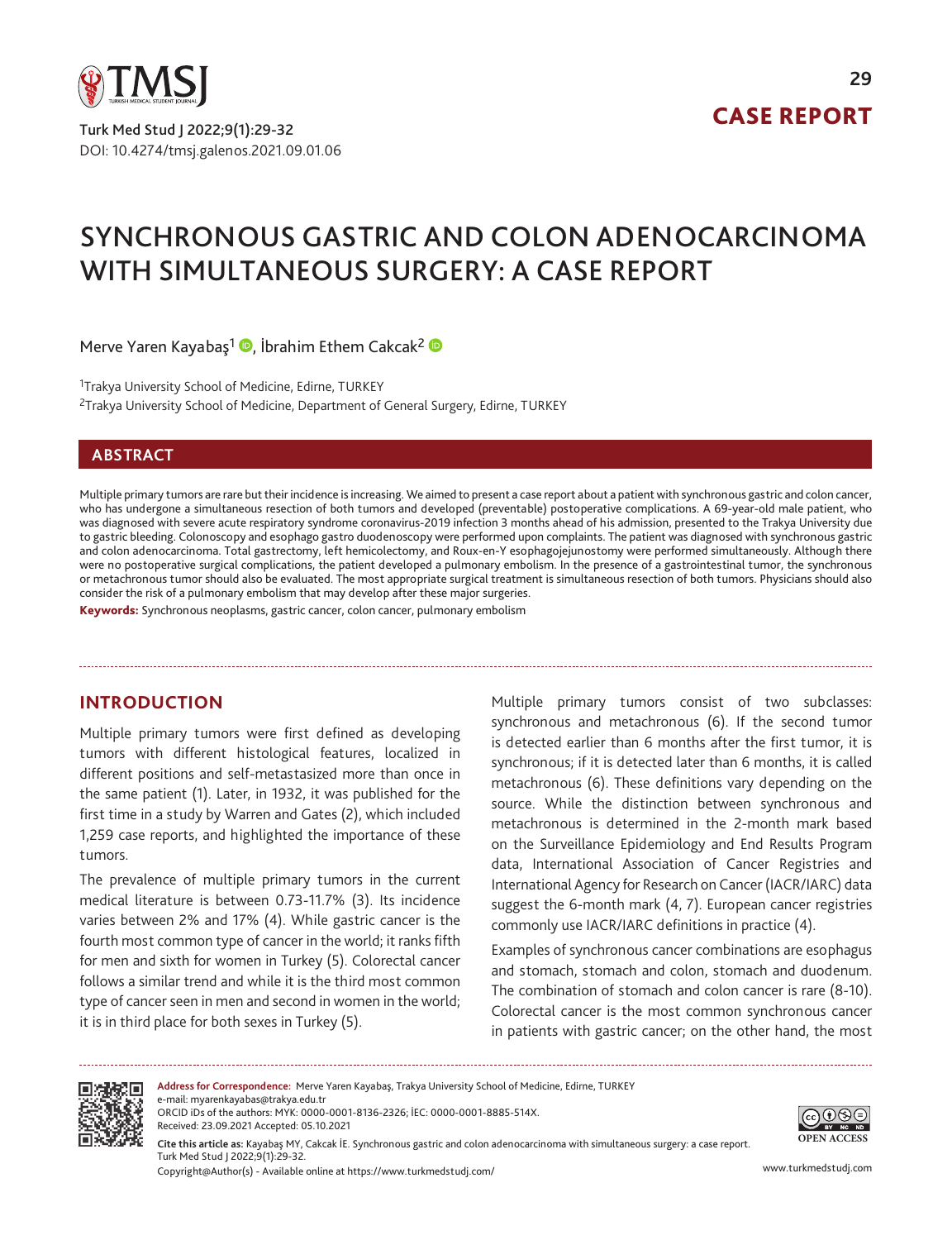common synchronous cancer in patients with colorectal cancer is gastric cancer (6, 11).

We aim to present a case report about a rare case of synchronous gastric and colon cancer. We believe this case will contribute to the literature with the treatments performed and prognosis on this rare condition.

#### **CASE REPORT**

A 69-year-old male patient was admitted to the Trakya University Hospital with loss of consciousness due to gastric bleeding. No pathological finding was detected in the physical examination. The patient's family history revealed colon cancer in the patient's father. The patient had been diagnosed with severe acute respiratory syndrome coronavirus-2019 infection 3 months before presentation and had recovered since. The patient has a history of type 2 diabetes mellitus. The patient smokes 30 packs of cigarettes per year and does not consume alcohol. The patient has a history of angiography 3 years ago. The blood tests indicated the presence of anemia in the patient with a hemoglobin level of 9.6 g/dL.

Colonoscopy was performed on the patient and revealed an ulcerovegetan mass obstructing the lumen in the descending colon. An esophago-gastro-duodenoscopy was performed based on the patient's anemia. The esophagus and duodenum were found to be normal, and a malignant ulcer was found in the gastric fundus.

After the diagnosis of gastric cancer, positron emission tomography/computed tomography scan was performed for staging. Images suggested thickening in the abdominal wall and increased fluorodeoxyglucose (FDG) uptake in the stomach fundus and lesser curvature (Figure 1). Moreover, FDG uptake in the thickening area of the left colon wall was detected (Figure 2). No metastasis was detected in the imaging.

Biopsy from the colonoscopy report was evaluated as weak cohesive carcinoma infiltration in the stomach and adenocarcinoma in the colon. The patient was diagnosed with synchronous gastric and colon adenocarcinoma. Total gastrectomy, left hemicolectomy, and Roux-en-Y esophagojejunostomy were performed simultaneously.

On postoperative day 3, a thrombus was detected in the right pulmonary artery in the patient despite anticoagulant treatment (Figure 3). The patient was diagnosed with pulmonary embolism and is still being followed up in the intensive care unit. No other postoperative surgical complications were observed. Patient was started on enteral nutrition.



**Figure 1:** Abdominal computed tomography imaging without contrast. Increased thickness and irregularity in the abdominal wall at the level of the lesser curvature of the stomach (arrow).



**Figure 2:** Abdominal computed tomography imaging without contrast. Increased tumoral wall thickness in the descending colon extending to the surrounding adipose tissues (arrow).



**Figure 3:** Contrast-enhanced thorax computed tomography scanning the pulmonary artery phase. Filling defect compatible with thromboembolism in the right main pulmonary artery (asterisk and arrow).

**30**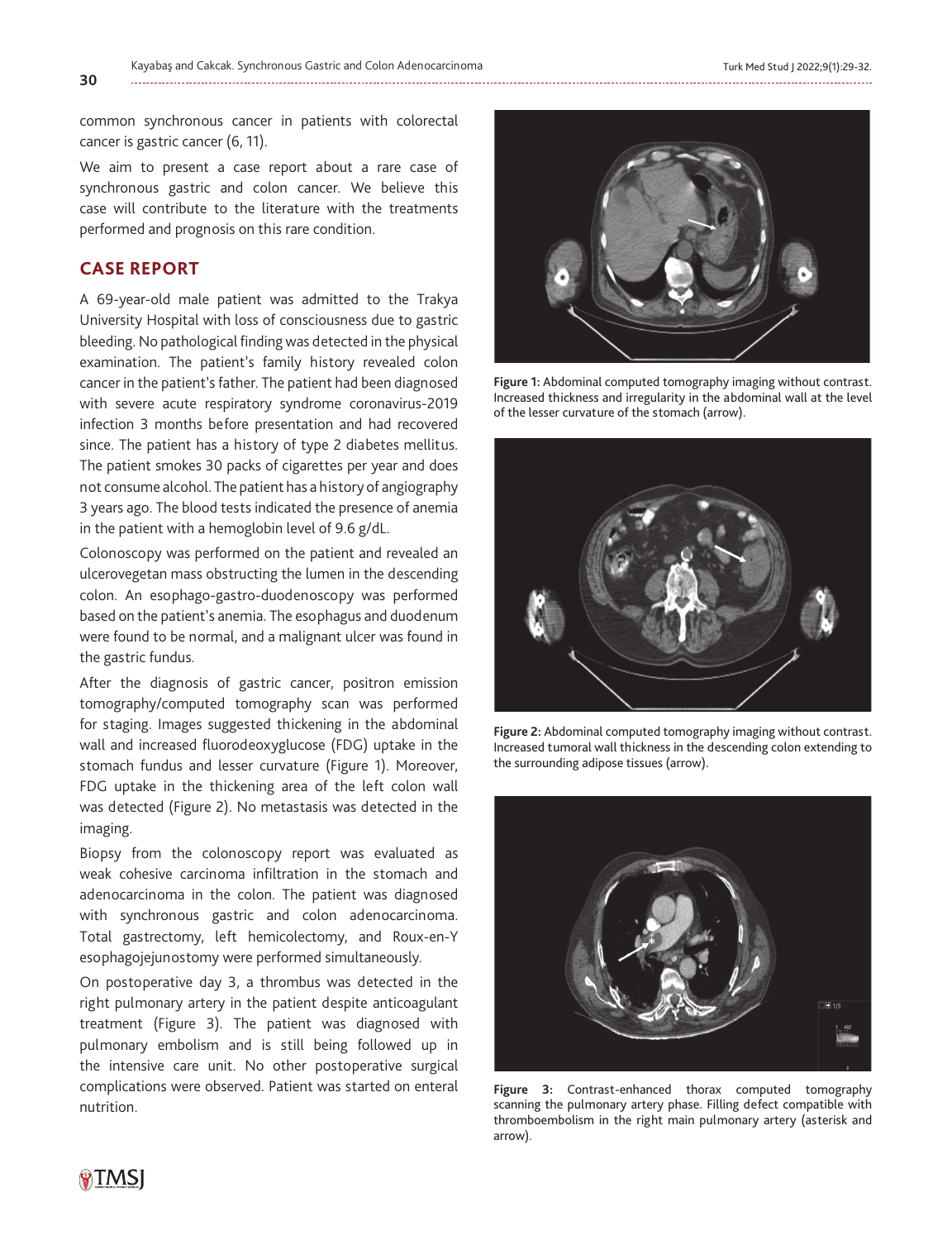## **DISCUSSION**

The etiology of the synchronous cancer is still unknown (11). Risk factors include defects in DNA error repair mechanism, family history, male gender, and increasing age (over 50 years of age) (11-15). The generally accepted incidence of synchronous tumors associated with gastric cancer is 2.0- 10.9% (16). Ławniczak et al. (17) stated an incidence of 6.7%, whereas Ha et al. (6) suggested 1% (18). With the development of screening techniques in recent years, there has been an increase in the diagnosis of synchronous tumors (16).

Incidence rates suggest that when the patient has gastric cancer, we should also consider the possibility of a synchronous tumor, especially colorectal cancer (19). Colonoscopy should be performed for colorectal cancer in patients presenting with bleeding and bowel obstruction (19). Since these complaints may not always be present, screening tests should be performed for patients presenting with a form of gastric cancer (19). Further investigations should be performed in the preoperative period in patients who have gastric cancer or are older than 50 years of age, male, have a family history of gastric cancer, and undergoing cancer treatment (19). In addition, the risk of metachronous tumors should be considered in the postoperative period.

The prognosis of the patients with multiple tumors is primarily determined by the progression of gastric cancer and therefore it is crucial to first operate on gastric cancer (6, 20). Moreover, if only colon surgery was performed, the patient would not be able to intake nutrients due to gastric cancer. However, if only gastric surgery had been performed, an anastomotic leakage could have occurred due to obstructive colon cancer. As a result, a simultaneous surgery should be preferred as the treatment method as presented in this case.

Pulmonary embolism is the most common preventable cause of hospital deaths (21). The development of pulmonary embolism depends on many factors such as type of surgery, preoperative prevention methods used, patient's age, and gender of the patient (22). Overall, any type of surgery increases the risk of pulmonary embolism five times compared to patients with no history of surgery (23, 24). About 25% of all pulmonary embolism cases can be associated with recent surgery (23). Pulmonary embolism is seen 1.4 times more frequently in men (21, 25). The rates also vary according to the operated body region and type of surgery (22, 23, 26). In a United States-based study, 65% of patients with pulmonary embolism had undergone surgery, and 41% of these patients had undergone general surgery (26). Moreover, the same study revealed that 82% of these patients had undergone open surgery, suggesting that open surgery as a major risk factor (26). The second most common

comorbidity was cancer, which was found in 22% of the patients. Anticoagulants were used in 56% of patients before postoperative embolism developed. The time between surgery and diagnosis of pulmonary is age-related and is 7 days above the age of 60 (26). The incidence of pulmonary embolism after major surgery varies by region and year. It was found to be 0.3-30% in a global review in Japan, 0.09% in a study conducted in the United States, and 11.8% in France (21, 23, 26).

Based on the patient's age, gender, cancer history, and the operation performed, the patient presented in this case was considered to have a higher risk of pulmonary embolism. The patient was put on compression stockings preoperatively and low molecular weight heparin was given as an anticoagulant. However, the patient still experienced a postoperative pulmonary embolism. The patient was transferred to the intensive care unit after the embolism and is still being followed up in the intensive care unit.

This presented case reflects the importance of evaluating synchronous or metachronous tumors in the presence of a gastrointestinal tumor. If there is another tumor present, the most appropriate surgical treatment is simultaneous resection of both tumors applied to the patient presented in this case. Finally, our case highlighted the importance of being extra vigilant for potential pulmonary embolism in higher-risk patients following multiple tumor surgeries.

#### **Ethics Committee Approval:** N/A

**Informed Consent:** Informed verbal consent was obtained from the patient.

**Conflict of Interest:** The authors declared no conflict of interest.

**Author Contributions:** Concept: M.Y.K., İ.E.C., Design: M.Y.K., İ.E.C., Supervision: M.Y.K., İ.E.C., Resources: M.Y.K., İ.E.C., Materials: M.Y.K., İ.E.C., Data Collection and/or Processing: M.Y.K., İ.E.C., Analysis and/or Interpretation: M.Y.K., İ.E.C., Literature Search: M.Y.K., İ.E.C., Writing Manuscript: M.Y.K., İ.E.C., Critical Review: M.Y.K., İ.E.C.

**Financial Disclosure:** The authors declared that this study received no financial support.

### **REFERENCES**

- 1. Watson TA. Incidence of multiple cancer. Cancer 1953;6:365- 71. [\[Crossref\]](https://doi.org/10.1002/1097-0142(195303)6:2<365::AID-CNCR2820060221>3.0.CO;2-B)
- 2. Warren S, Gates O. Multiple primary malignant tumors. A survey of the literature and a statistical study. Am | Cancer 1932;16:1358-414. [\[Crossref\]](https://doi.org/10.7150/jca.25482)
- 3. Demandante CG, Troyer DA, Miles TP. Multiple primary malignant neoplasms: case report and a comprehensive review of the literature. Am J Clin Oncol 2003;26:79-83. [\[Crossref](https://journals.lww.com/amjclinicaloncology/Fulltext/2003/02000/Multiple_Primary_Malignant_Neoplasms__Case_Report.15.aspx)]